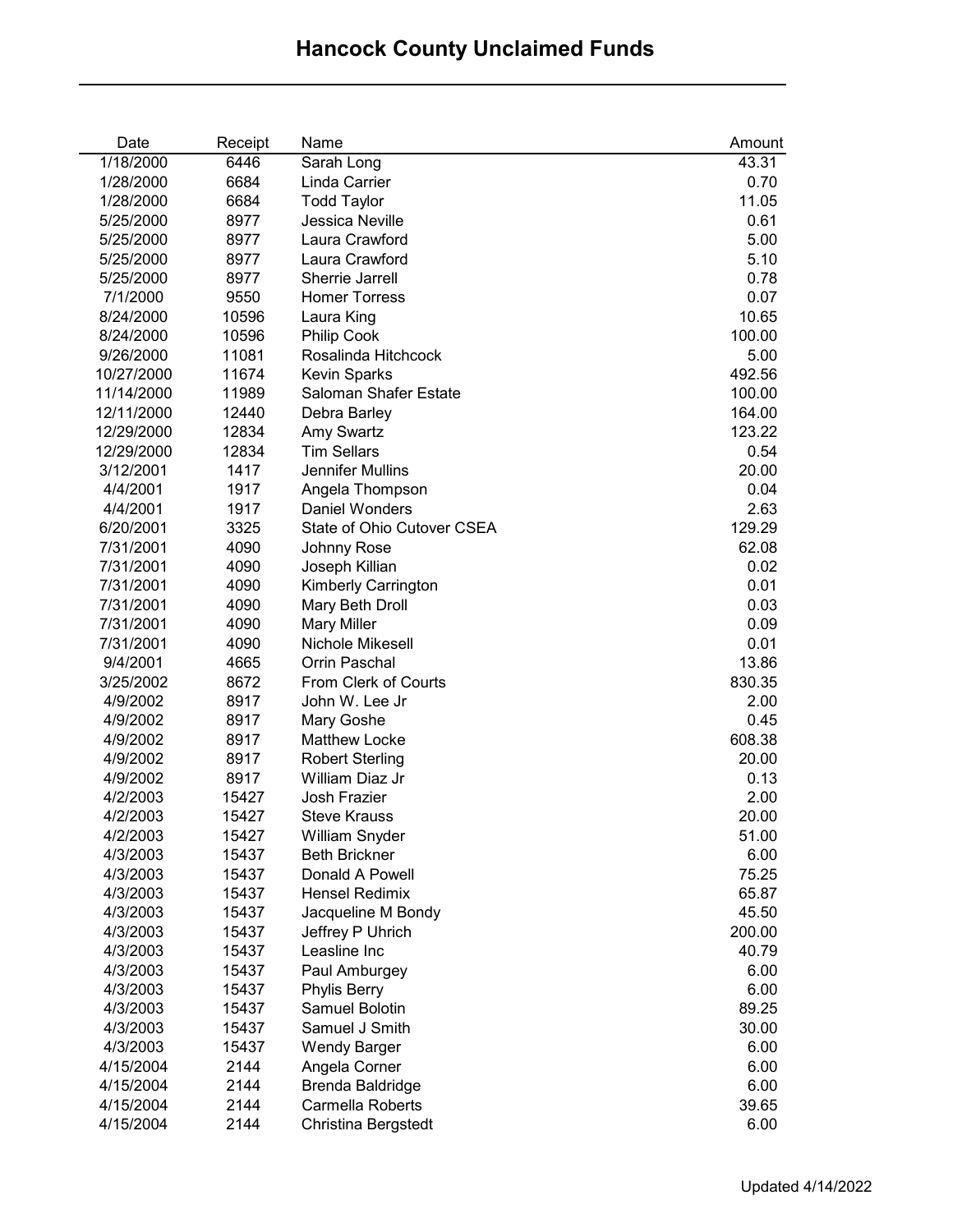| 4/15/2004  | 2144 | Dennis Reimer                | 53.00    |
|------------|------|------------------------------|----------|
| 4/15/2004  | 2144 | Dep. M Maquire               | 6.00     |
| 4/15/2004  | 2144 | Don Courtney                 | 6.00     |
| 4/15/2004  | 2144 | Gerald W. Scott              | 3.53     |
| 4/15/2004  | 2144 | Jerry Hoff                   | 200.00   |
| 4/15/2004  | 2144 | Keith Arny                   | 6.00     |
| 4/15/2004  | 2144 | Mark Bankey                  | 6.00     |
| 4/15/2004  | 2144 | Mark Johnson                 | 13.00    |
| 4/15/2004  | 2144 | Nick Nigh                    | 6.00     |
| 4/15/2004  | 2144 | Pat Hendershott              | 167.00   |
| 4/15/2004  | 2144 | <b>Phillip Barragate</b>     | 267.00   |
| 4/15/2004  | 2144 | <b>Phillip Barragete</b>     | 167.00   |
| 4/15/2004  | 2144 | Robert L. Solt               | 102.25   |
| 4/15/2004  | 2144 | Sam Lause                    | 6.00     |
| 4/15/2004  | 2144 | Speedway                     | 19.43    |
| 4/15/2004  | 2144 | Thomas R Myers               | 111.07   |
| 7/28/2004  | 4023 | Robin Jill Schuster          | 2,599.00 |
| 8/26/2004  | 4568 | Lynnette Octavia Archer      | 500.00   |
| 9/14/2004  | 4917 | Sheriff's Dept Var Inmates   | 2,075.24 |
| 10/1/2004  | 5216 | Cathy McDonald               | 612.90   |
| 10/1/2004  | 5216 | Kathleen McDonald            | 612.90   |
| 10/1/2004  | 5216 | Robert McDonald              | 612.91   |
| 4/6/2005   | 1848 | <b>Cindy Cosdorph</b>        | 8.00     |
|            | 1848 | <b>Connie Goetz</b>          | 225.00   |
| 4/6/2005   |      |                              |          |
| 6/2/2005   | 2898 | Angela R. Powers             | 0.05     |
| 6/2/2005   | 2898 | Cuyahoga Co. Sheriff         | 4.72     |
| 6/2/2005   | 2898 | Jonathan Jeffers             | 75.00    |
| 6/2/2005   | 2898 | Lynn Radabaugh               | 80.00    |
| 6/2/2005   | 2898 | Thomas W. Chaffin            | 5.00     |
| 10/24/2005 | 5440 | Sheriff's Dept Var Inmates   | 8,796.29 |
| 4/12/2006  | 2022 | <b>Betty Thompson</b>        | 6.00     |
| 4/12/2006  | 2022 | <b>Blackburn &amp; Green</b> | 167.00   |
| 4/12/2006  | 2022 | <b>Brian Walker</b>          | 6.40     |
| 4/12/2006  | 2022 | <b>Brody Cavitt</b>          | 6.00     |
| 4/12/2006  | 2022 | Deb Bucher                   | 6.00     |
| 4/12/2006  | 2022 | <b>Eric Roberts</b>          | 6.00     |
| 4/12/2006  | 2022 | John Haudenshild             | 15.00    |
| 4/12/2006  | 2022 | <b>Mandy Croft Ahrens</b>    | 6.80     |
| 4/12/2006  | 2022 | <b>Robert Beck</b>           | 15.00    |
| 4/12/2006  | 2022 | Wayne Farthing               | 6.00     |
| 4/24/2006  | 2144 | Amy E Wheeler                | 100.00   |
| 4/24/2006  | 2144 | Josh Stiltner                | 11.66    |
| 4/24/2006  | 2144 | Kenneth Boldery              | 0.21     |
| 4/24/2006  | 2144 | <b>Liquidation Barn</b>      | 50.00    |
| 4/24/2006  | 2144 | Sara Pugh                    | 0.90     |
| 4/24/2006  | 2144 | Shawn Doyle                  | 166.67   |
| 4/24/2006  | 2144 | <b>Stuart Eastman</b>        | 50.00    |
| 11/17/2006 | 5702 | David Hall                   | 228.75   |
| 11/17/2006 | 5703 | <b>Robert Hall</b>           | 228.75   |
| 1/8/2007   | 143  | Donna Laubenthal             | 292.02   |
| 1/8/2007   | 143  | <b>Treas Office</b>          | 3.15     |
| 4/6/2007   | 1832 | Cuyahoga Co. Sheriff         | 4.35     |
| 4/6/2007   | 1832 | Edward C. Beers Jr           | 77.00    |
| 4/6/2007   | 1832 | Javitch, Block & Rathbone    | 33.75    |
| 4/6/2007   | 1832 | Robert E. Lee                | 127.00   |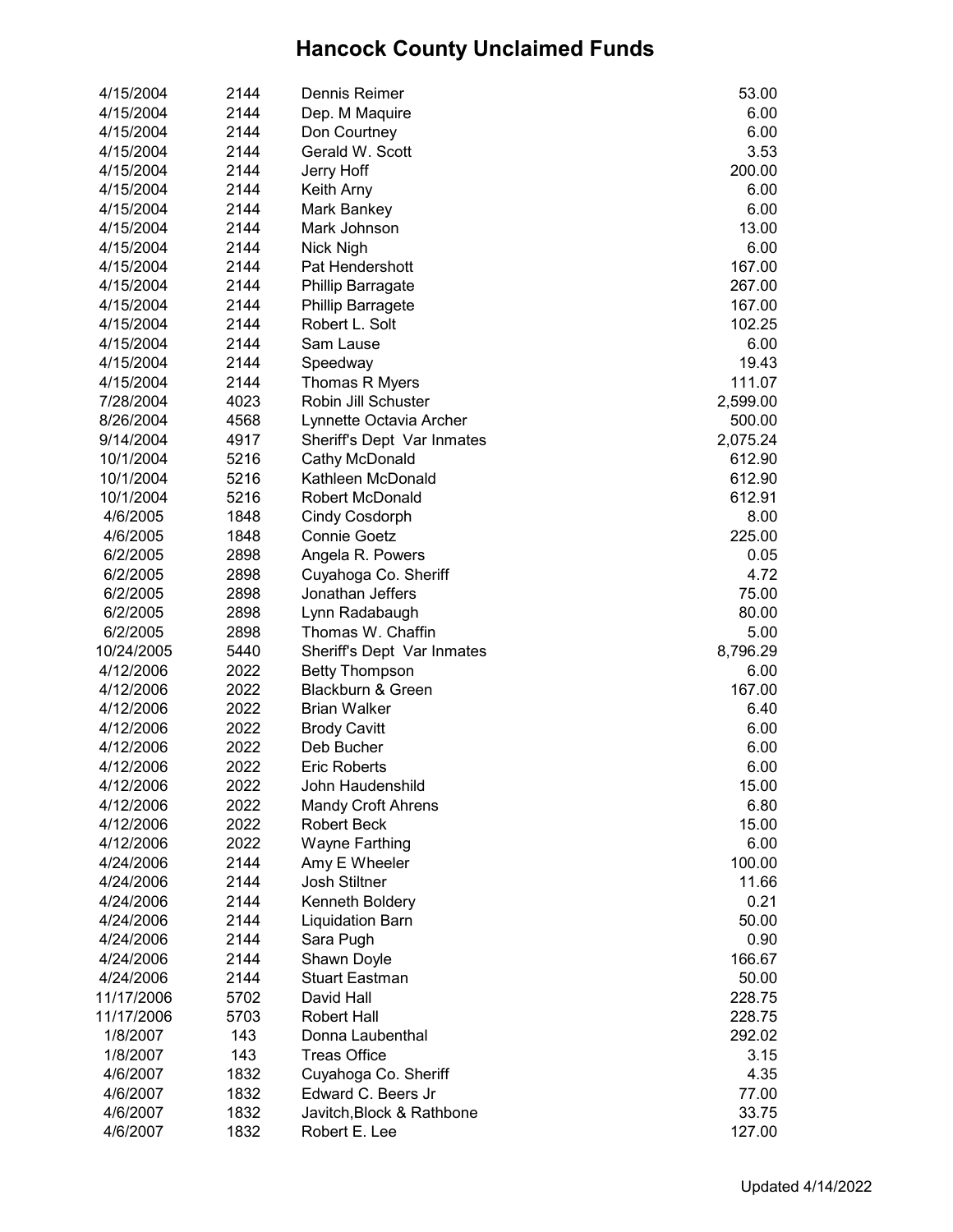| 4/6/2007  | 1832               | Sarah E. Lovequist         | 200.00   |
|-----------|--------------------|----------------------------|----------|
| 7/25/2007 | 3684               | Nathan Putton              | 5,639.20 |
| 7/26/2007 | 3721               | Jonathan Bailey            | 3,000.00 |
| 3/26/2008 | 1562               | David Hill                 | 0.63     |
| 3/26/2008 | 1562               | Douglas M Walter           | 10.50    |
| 3/26/2008 | 1562               | Erena Sines                | 100.50   |
| 3/26/2008 | 1562               | James L Ziessler           | 93.22    |
| 3/26/2008 | 1562               | Janice Wagner              | 6.00     |
| 3/26/2008 | 1562               | John S Fetters             | 5.13     |
| 3/26/2008 | 1562               | Manbir S Sandhu            | 143.00   |
| 3/26/2008 | 1562               | Mary B. Ciocco             | 62.00    |
| 3/26/2008 | 1562               | Oscar Albores              | 257.00   |
| 3/26/2008 | 1562               | Paul Corbin                | 30.00    |
| 3/26/2008 | 1562               | <b>RFCBC</b> Inc           | 479.87   |
| 3/26/2008 | 1562               | <b>RFCBC</b> Inc           | 1,053.20 |
| 3/26/2008 | 1562               | <b>Robert Crowe</b>        | 30.00    |
| 3/26/2008 | 1562               | Rosabelle K. Sloat         | 36.50    |
| 3/26/2008 | 1562               | <b>Shane Cameron</b>       | 8.30     |
| 3/26/2008 | 1562               | <b>Sheri Maurico</b>       | 49.72    |
| 3/26/2008 | 1562               | Starla Waaland             | 7.30     |
| 3/26/2008 | 1562               | Steven D. Reinbolt         | 91.00    |
| 3/26/2008 | 1562               | Terry L. Forster           | 29.50    |
| 4/7/2008  | 2109               | <b>Albert Williams</b>     | 2.00     |
| 4/7/2008  | 2109               | Angie Cornell              | 104.66   |
| 4/7/2008  | 2109               | <b>Edward C Burwell</b>    | 75.00    |
| 4/7/2008  | 2109               | Joann Coons                | 73.00    |
| 4/7/2008  | 2109               | Michael Parson             | 77.00    |
| 4/7/2008  | 2109               | Rhonda Pierson             | 13.34    |
| 4/7/2008  | 2109               | Spaghetti Shop             | 0.67     |
| 4/7/2008  | 2109               | Tina Bledsoe               | 50.00    |
| 3/20/2009 | 901602             | Chase Tyler-Gonzalez Smith | 50.00    |
| 3/20/2009 | 901602             | <b>Chris McKinley</b>      | 6.00     |
| 3/20/2009 | 901602             | David Bucher               | 50.00    |
| 3/20/2009 | 901602             | Job & Family Services      | 49.41    |
| 3/20/2009 | 901602             | Karl H Schneider           | 468.00   |
| 3/20/2009 | 901602             | <b>Kelly Chambers</b>      | 6.00     |
| 3/20/2009 | 901602             | Ross D Marquart            | 200.00   |
| 3/20/2009 | 901602             | Sears                      | 33.62    |
| 3/20/2009 | 901602             | <b>Thomas E Skilken</b>    | 55.50    |
| 3/20/2009 | 901602             | <b>Tom Sovacool</b>        | 6.00     |
| 8/28/2009 | 905107             | Various Inmates Sher dept  | 2,266.70 |
| 4/9/2010  | 1002418            | Angela M Fox               | 200.00   |
| 4/9/2010  | 1002418            | Angela S. Vanderpool       | 7.10     |
| 4/9/2010  | 1002418            | Connie K Walter            | 116.85   |
| 4/9/2010  | 1002418            | <b>CS Casterline</b>       | 489.00   |
| 4/9/2010  |                    | <b>CS Casterline</b>       | 500.00   |
|           | 1002418<br>1002418 | Deborah Lavender           |          |
| 4/9/2010  |                    | Doug C Kreinbrink          | 1,533.54 |
| 4/9/2010  | 1002418            |                            | 10.99    |
| 4/9/2010  | 1002418            | Erin A Jochim              | 221.50   |
| 4/9/2010  | 1002418            | <b>Gary Redd</b>           | 6.00     |
| 4/9/2010  | 1002418            | Irene Fitzgerald           | 63.00    |
| 4/9/2010  | 1002418            | Josh Stiltner              | 9.67     |
| 4/9/2010  | 1002418            | Karen Coffey               | 1,553.55 |
| 4/9/2010  | 1002418            | Lois Pearl                 | 6.00     |
| 4/9/2010  | 1002418            | Marshall D Wisniewski      | 295.00   |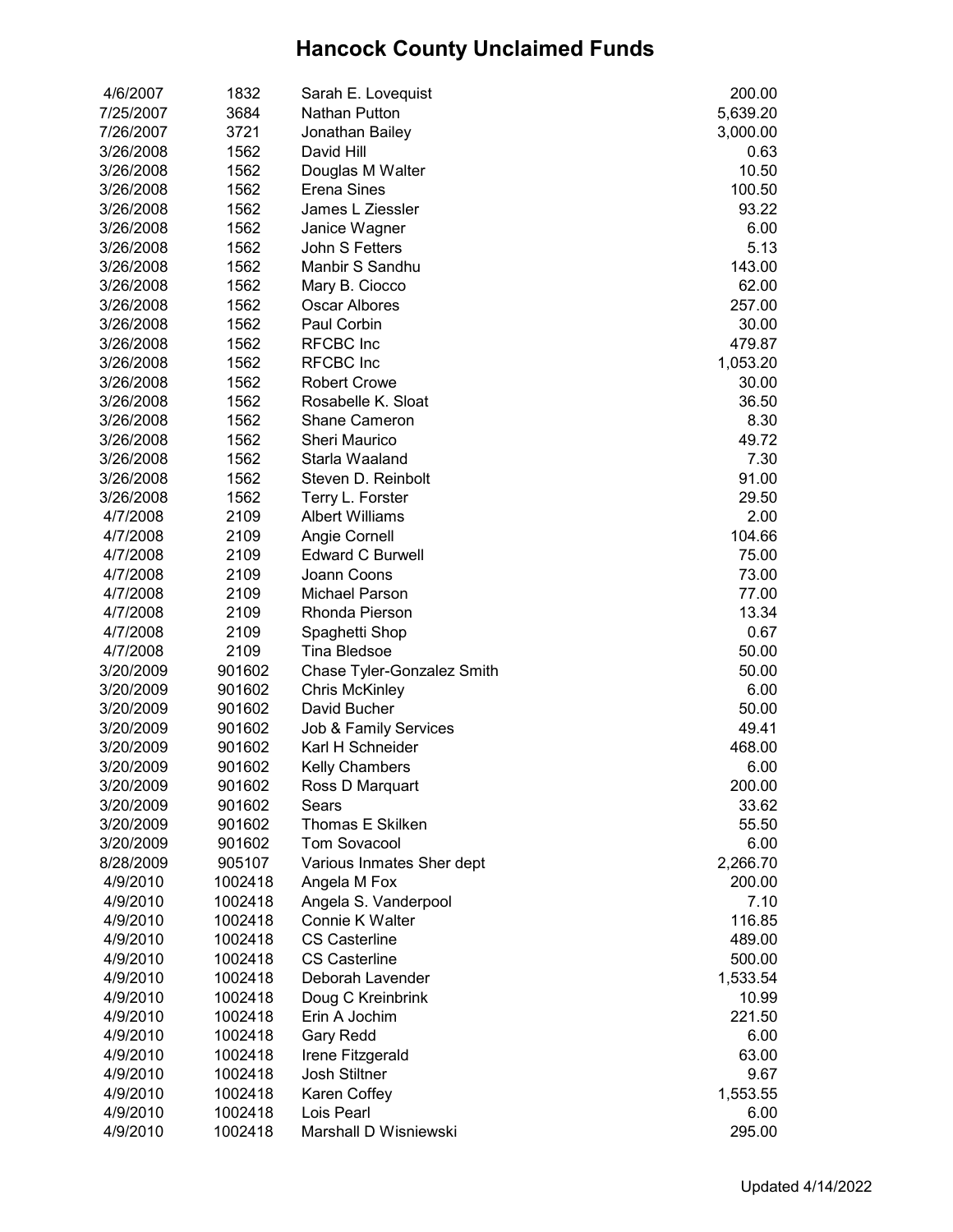| 4/9/2010   | 1002418 | Mike Lavender              | 1,553.55  |
|------------|---------|----------------------------|-----------|
| 4/9/2010   | 1002418 | Nichole Hotelling          | 110.00    |
| 4/9/2010   | 1002418 | OH Bureau of Workers Comp  | 155.08    |
| 4/9/2010   | 1002418 | Robert Lavender            | 1,553.54  |
| 4/9/2010   | 1002418 | Scott Lavender             | 1,553.55  |
| 4/9/2010   | 1002418 | Thomas D Richards          | 476.00    |
| 4/9/2010   | 1002418 | Thomas D Richards          | 879.00    |
| 4/13/2010  | 1002450 | <b>Ames Dept Store</b>     | 10.50     |
| 4/13/2010  | 1002450 | Carrie Loubert             | 1.00      |
| 4/13/2010  | 1002450 | Dan & Donna Treft          | 108.33    |
| 4/13/2010  | 1002450 | Eric M. Ostwinch           | 1.00      |
| 4/13/2010  | 1002450 | George Harper              | 1.00      |
| 4/13/2010  | 1002450 | Jessica Mason              | 2.00      |
| 4/13/2010  | 1002450 | Kelly Leatherman           | 0.32      |
| 4/13/2010  | 1002450 | Pamela L. Falkner          | 1.00      |
| 4/13/2010  | 1002450 | Robt. Vanderhoff           | 0.50      |
| 4/13/2010  | 1002450 | <b>Tobias Bixler</b>       | 1.55      |
| 12/17/2010 | 1007906 | Diane Kemp                 | 21,694.22 |
| 4/1/2011   | 1102123 | <b>Anthony Creath</b>      | 1.50      |
| 4/1/2011   | 1102123 | Daniel Freyman             | 17.00     |
| 4/1/2011   | 1102123 | Duane L. Nussbaum          | 26.68     |
| 4/1/2011   | 1102123 | Linda Quickler             | 30.00     |
| 4/1/2011   | 1102123 | Rhonda Pierson             | 13.34     |
| 5/27/2011  | 1103341 | Adam Wright                | 112.39    |
| 5/27/2011  | 1103341 | <b>Annie Hawkins</b>       | 6.00      |
| 5/27/2011  | 1103341 | Belinda Horn               | 26.25     |
| 5/27/2011  | 1103341 | Chase-Taylor G-Smith       | 88.86     |
| 5/27/2011  | 1103341 | <b>Chris Brooks</b>        | 6.00      |
| 5/27/2011  | 1103341 | <b>Christine M Ralston</b> | 163.14    |
| 5/27/2011  | 1103341 | Connie R Sands             | 32.00     |
| 5/27/2011  | 1103341 | <b>CS Casterline</b>       | 499.25    |
| 5/27/2011  | 1103341 | David S Bates              | 9.59      |
| 5/27/2011  | 1103341 | James R Carnes             | 100.00    |
| 5/27/2011  | 1103341 | Jason A Whitacre           | 294.00    |
| 5/27/2011  | 1103341 | Joan Antle                 | 6.00      |
| 5/27/2011  | 1103341 | John Q Lewis               | 34.00     |
| 5/27/2011  | 1103341 | Joyce A Plummer            | 62.50     |
| 5/27/2011  | 1103341 | Kelton K Smith             | 22.50     |
| 5/27/2011  | 1103341 | Lisa Dominique             | 28.00     |
| 5/27/2011  | 1103341 | Mary Spoon                 | 6.00      |
| 5/27/2011  | 1103341 | Matthew D Warner           | 102.50    |
| 5/27/2011  | 1103341 | Matthew J Capell           | 73.00     |
| 5/27/2011  | 1103341 | <b>Maxine Beard</b>        | 322.00    |
| 5/27/2011  | 1103341 | Nicole Hotelling           | 69.50     |
| 5/27/2011  | 1103341 | Rawson Radiator LTD        | 17.87     |
| 5/27/2011  | 1103341 | <b>Richard McNellie</b>    | 15.70     |
| 5/27/2011  | 1103341 | <b>Rick Courtney</b>       | 15.00     |
| 5/27/2011  | 1103341 | Sarah Anne Gagle           | 418.00    |
| 5/27/2011  | 1103341 | Sharon Cason-Adams         | 100.24    |
| 5/27/2011  | 1103341 | Steven D Christopher       | 30.50     |
| 5/27/2011  | 1103341 | <b>Walter W Reckless</b>   | 157.00    |
| 9/29/2011  | 1105934 | <b>Rebecca Powers</b>      | 561.90    |
| 7/3/2012   | 9641    | Hizer, Albert & Shannon    | 647.74    |
| 7/3/2012   | 9640    | Michael Gower              | 10,141.40 |
|            |         |                            |           |
| 9/27/2012  | 1205943 | Amy Peltier                | 125.00    |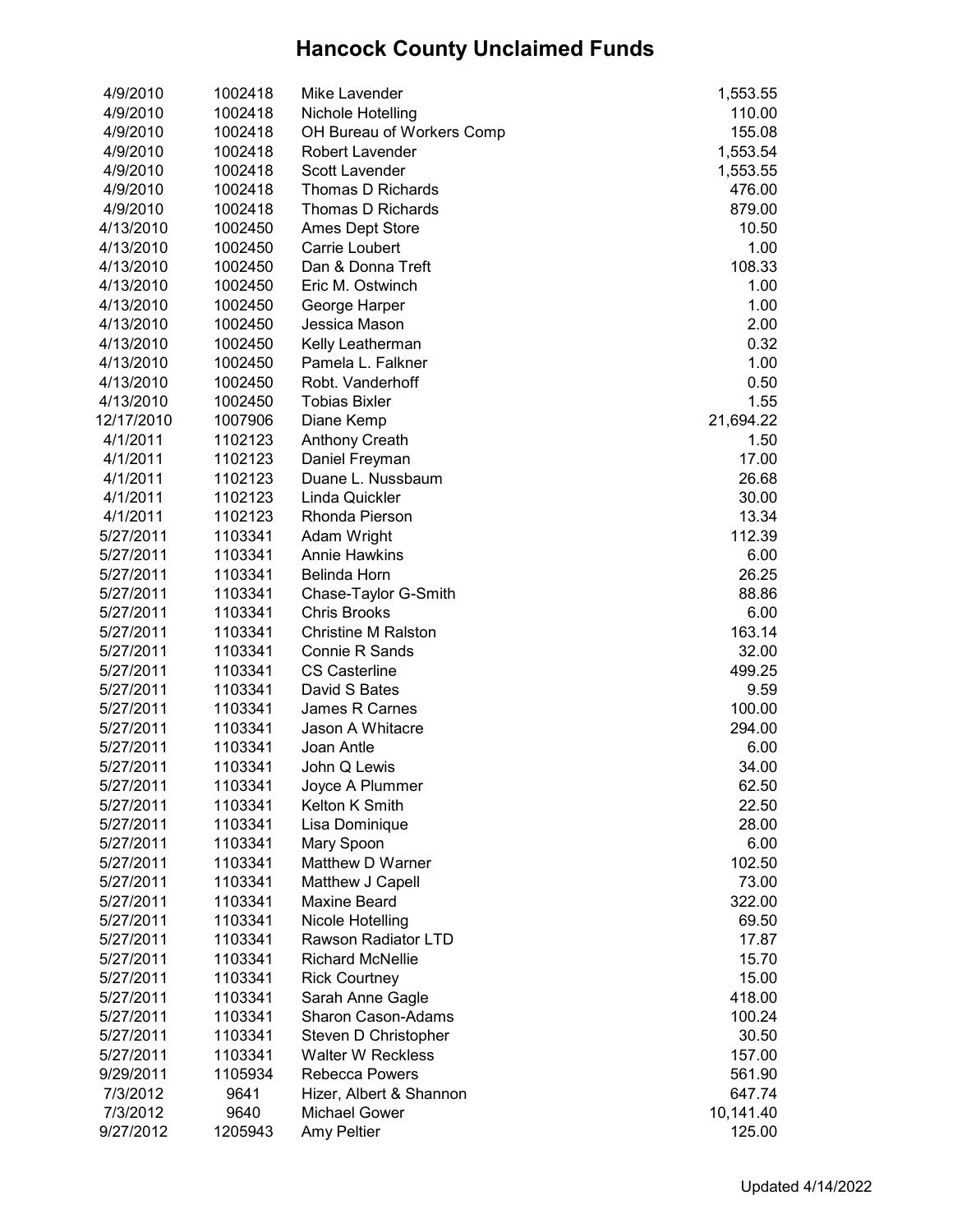| 9/27/2012 | 1205943 | Andrew Van Horn                 | 36.50    |
|-----------|---------|---------------------------------|----------|
| 9/27/2012 | 1205943 | Chase Manhattan Mortgage        | 150.00   |
| 9/27/2012 | 1205943 | Douglas S. McCoy                | 7.33     |
| 9/27/2012 | 1205943 | Drew J. Mihalik                 | 80.00    |
| 9/27/2012 | 1205943 | E. Harmony                      | 49.95    |
|           |         |                                 |          |
| 9/27/2012 | 1205943 | <b>Ethel Ritchey</b>            | 88.00    |
| 9/27/2012 | 1205943 | Gregory L. Hartley              | 3.00     |
| 9/27/2012 | 1205943 | James R. Carnes                 | 100.00   |
| 9/27/2012 | 1205943 | Janell L. Duncan                | 97.00    |
| 9/27/2012 | 1205943 | Jayson Cunningham               | 125.00   |
| 9/27/2012 | 1205943 | Jo Ann Welker                   | 6.00     |
| 9/27/2012 | 1205943 | Joe Varney                      | 8.00     |
| 9/27/2012 | 1205943 | Joseph V. Erwin                 | 200.00   |
| 9/27/2012 | 1205943 | Julie Luther                    | 7.00     |
| 9/27/2012 | 1205943 | Kelton K. Smith                 | 28.50    |
| 9/27/2012 | 1205943 | Kimberlee Rohr                  | 555.50   |
| 9/27/2012 | 1205943 | Office Max                      | 161.11   |
| 9/27/2012 | 1205943 | Patrick J. O'Malley             | 89.56    |
| 9/27/2012 | 1205943 | Planet CD Rom                   | 60.39    |
| 9/27/2012 | 1205943 | <b>Robert Hoose</b>             | 689.00   |
| 9/27/2012 | 1205943 | <b>Terry Fry</b>                | 6.00     |
| 4/1/2013  | 1302199 | Angelina McConaha               | 1.00     |
| 4/1/2013  | 1302199 | <b>Carol Gossard</b>            | 6.00     |
| 4/1/2013  | 1302199 | Chalon J. Beatty                | 3.00     |
| 4/1/2013  | 1302199 | Evelina Barns                   | 1.75     |
| 4/1/2013  | 1302199 | Florentino Rodriquez            | 1.00     |
| 4/1/2013  | 1302199 | Jessica Rayle                   | 100.00   |
| 4/1/2013  | 1302199 | Jo'Von Newson                   | 0.50     |
| 4/1/2013  | 1302199 | Kelton K. Smith                 | 5.00     |
| 4/1/2013  | 1302199 | Ken Brown                       | 10.00    |
| 4/1/2013  | 1302199 | Ken Brown                       | 60.00    |
| 4/1/2013  | 1302199 | Ken Brown                       | 60.00    |
| 4/1/2013  | 1302199 | Kyra Sayre                      | 1.00     |
| 4/1/2013  | 1302199 | Morey's Bookstand               | 9.95     |
| 4/1/2013  | 1302199 | Site Food Mart                  | 95.29    |
| 4/1/2013  | 1302199 | Site Food Mart                  | 50.00    |
| 4/1/2013  | 1302199 | Site Food Mart                  | 48.71    |
|           |         |                                 |          |
| 4/1/2013  | 1302199 | Terrainy Hass (Carte)           | 3.00     |
| 4/1/2013  | 1302199 | <b>Terrance Collier</b>         | 0.93     |
| 4/1/2013  | 1302199 | <b>Terry Fletcher</b>           | 1.00     |
| 4/1/2013  | 1302199 | Zachery Kisseberth              | 0.51     |
| 4/30/2013 | 1302878 | Samuel Halcolm & Richard Carson | 5,849.58 |
| 5/28/2013 | 1303453 | <b>Charles R Janes</b>          | 281.00   |
| 5/28/2013 | 1303453 | Cheryl Anspach                  | 5.50     |
| 5/28/2013 | 1303453 | Damon's Grill                   | 62.74    |
| 5/28/2013 | 1303453 | David L Buess                   | 62.00    |
| 5/28/2013 | 1303453 | <b>Elizabeth Kint</b>           | 6.00     |
| 5/28/2013 | 1303453 | <b>Graham D Guthrie</b>         | 100.00   |
| 5/28/2013 | 1303453 | Hatworld #0051                  | 79.93    |
| 5/28/2013 | 1303453 | Jacob Sigler                    | 6.00     |
| 5/28/2013 | 1303453 | James R Ankney                  | 33.00    |
| 5/28/2013 | 1303453 | Jean Hunker                     | 15.00    |
| 5/28/2013 | 1303453 | Jeffrey H Jordan                | 97.00    |
| 5/28/2013 | 1303453 | Jennifer M Freeman              | 30.00    |
| 5/28/2013 | 1303453 | Karen Davenport                 | 11.87    |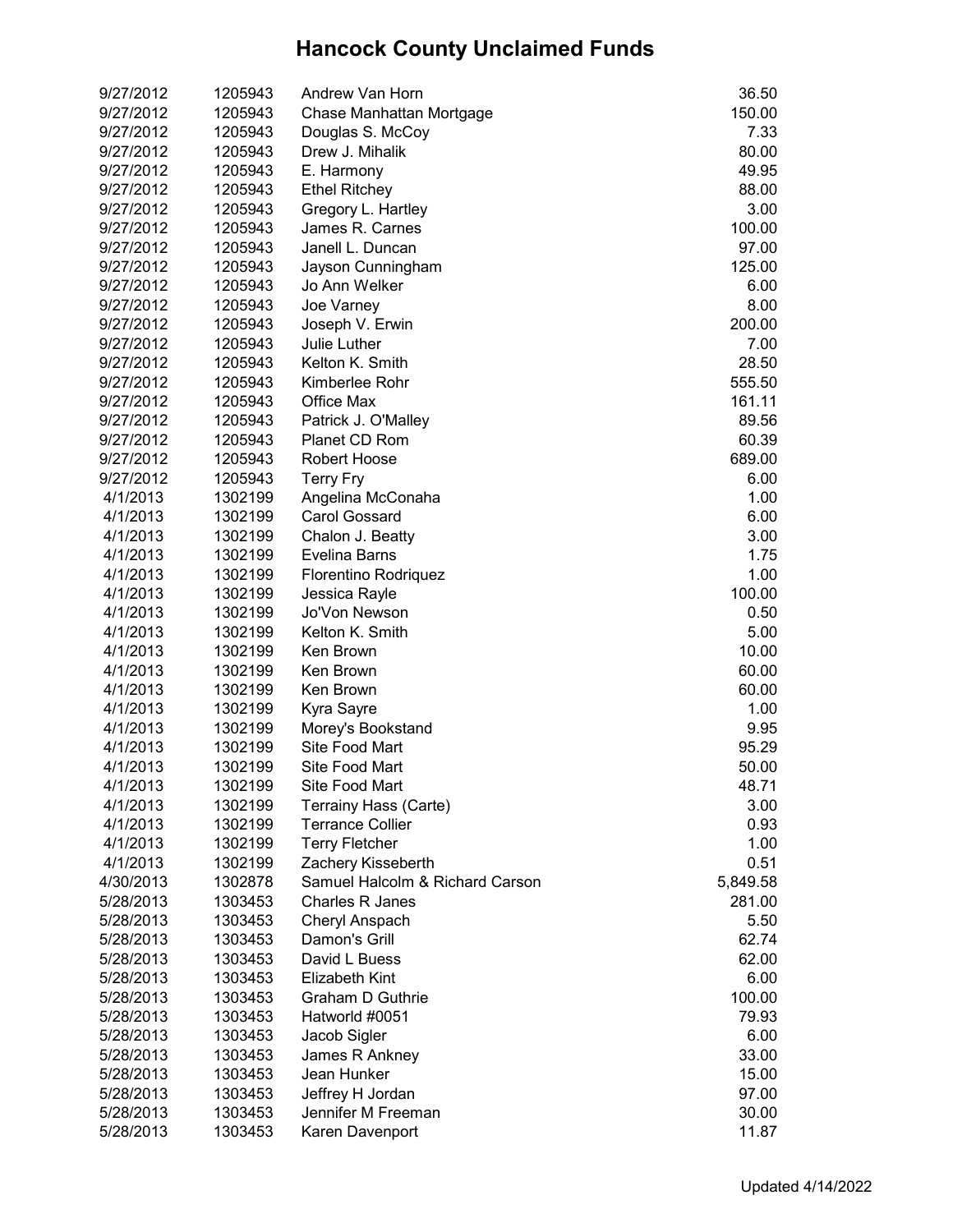| 5/28/2013 | 1303453 | Kim G Martorama                   | 200.00   |
|-----------|---------|-----------------------------------|----------|
| 5/28/2013 | 1303453 | Richard J Lacivita                | 228.00   |
| 5/28/2013 | 1303453 | <b>Robert N Waxler</b>            | 142.00   |
| 5/28/2013 | 1303453 | Shane Collingsworth               | 12.00    |
| 5/28/2013 | 1303453 | Sky Bank                          | 10.00    |
| 5/28/2013 | 1303453 | Stephanie Roth                    | 6.00     |
| 5/28/2013 | 1303453 | Trisha A Maag                     | 56.38    |
| 4/2/2014  | 1402075 | Bryan C. Ocha                     | 1.00     |
| 4/2/2014  | 1402075 | <b>Carol Gossard</b>              | 20.00    |
| 4/2/2014  | 1402075 | Evelina Barns                     | 15.00    |
| 4/2/2014  | 1402075 | Jody Mason                        | 11.00    |
| 4/2/2014  | 1402075 | Ken Brown                         | 60.00    |
| 4/2/2014  | 1402075 | Michael Brooker                   | 532.00   |
| 6/6/2014  | 1403495 | Albert H Hizer                    | 352.00   |
| 6/6/2014  | 1403495 | Aubrey Y Reichenbach              | 43.07    |
| 6/6/2014  | 1403495 | <b>Chuck Honingford</b>           | 6.00     |
| 6/6/2014  | 1403495 | David Kimble                      | 108.00   |
| 6/6/2014  | 1403495 | <b>Fifth Third Bank</b>           | 175.00   |
| 6/6/2014  | 1403495 | George Sarap                      | 96.00    |
| 6/6/2014  | 1403495 | George Sarap                      | 78.00    |
| 6/6/2014  | 1403495 | James P Sough                     | 50.00    |
| 6/6/2014  | 1403495 | Jeffrey Emmons                    | 125.00   |
| 6/6/2014  | 1403495 | Manbir S Sandhu                   | 697.68   |
| 6/6/2014  | 1403495 | Michael & Heather Gower           | 334.00   |
| 6/6/2014  | 1403495 | Richard J Lacivita                | 189.00   |
| 6/6/2014  | 1403495 | <b>Robert R House</b>             | 126.12   |
| 6/6/2014  | 1403495 | Shalena A Gary                    | 2.00     |
| 8/21/2014 | 1405054 | Sabrina VanHorn                   | 120.20   |
| 5/7/2015  | 1503169 | <b>Annette Risner</b>             | 9.00     |
| 5/7/2015  | 1503169 | <b>Bradford W Bailey</b>          | 23.76    |
| 5/7/2015  | 1503169 | <b>Brooke Simsa</b>               | 7.33     |
| 5/7/2015  | 1503169 | Gary Mabra                        | 9.00     |
| 5/7/2015  | 1503169 | Heidi L Veres                     | 24.54    |
| 5/7/2015  | 1503169 | Kathy May                         | 9.00     |
| 5/7/2015  | 1503169 | Marsha Williams                   | 9.00     |
| 5/7/2015  | 1503169 | Matthew Haugh                     | 20.04    |
| 5/7/2015  | 1503169 | Melissa N Hambel                  | 65.00    |
| 5/7/2015  | 1503169 | Melissa N Hambel                  | 79.00    |
| 5/7/2015  | 1503169 | One Main Financial                | 137.00   |
| 5/7/2015  | 1503169 | Phillip D Sirmons                 | 1.00     |
| 5/7/2015  | 1503169 | Richard W Bashein                 | 112.00   |
| 5/7/2015  | 1503169 | Robert R Hoose                    | 942.25   |
| 5/7/2015  | 1503169 | Robert R Hoose                    | 55.00    |
| 5/7/2015  | 1503169 | Robert R Hoose                    | 39.00    |
| 5/7/2015  | 1503169 | <b>William Gilley</b>             | 6.00     |
| 6/2/2015  | 1503678 | Debbie A Bouts                    | 60.00    |
| 3/4/2016  | 1602430 | <b>Erich Dewald</b>               | 4,481.99 |
|           |         | David Pobocik                     | 1.00     |
| 4/4/2016  | 1603294 |                                   |          |
| 4/4/2016  | 1603294 | La Sean Brown                     | 2.00     |
| 4/4/2016  | 1603294 | Nanette Holley                    | 43.86    |
| 4/4/2016  | 1603294 | Nicole Bayliff                    | 10.00    |
| 4/4/2016  | 1603294 | Phillip Moore                     | 1.50     |
| 4/4/2016  | 1603294 | Santino Ortega<br>Andrew Van Horn | 59.00    |
| 6/6/2016  | 1605446 |                                   | 49.92    |
| 6/6/2016  | 1605446 | <b>Betty Nye</b>                  | 35.00    |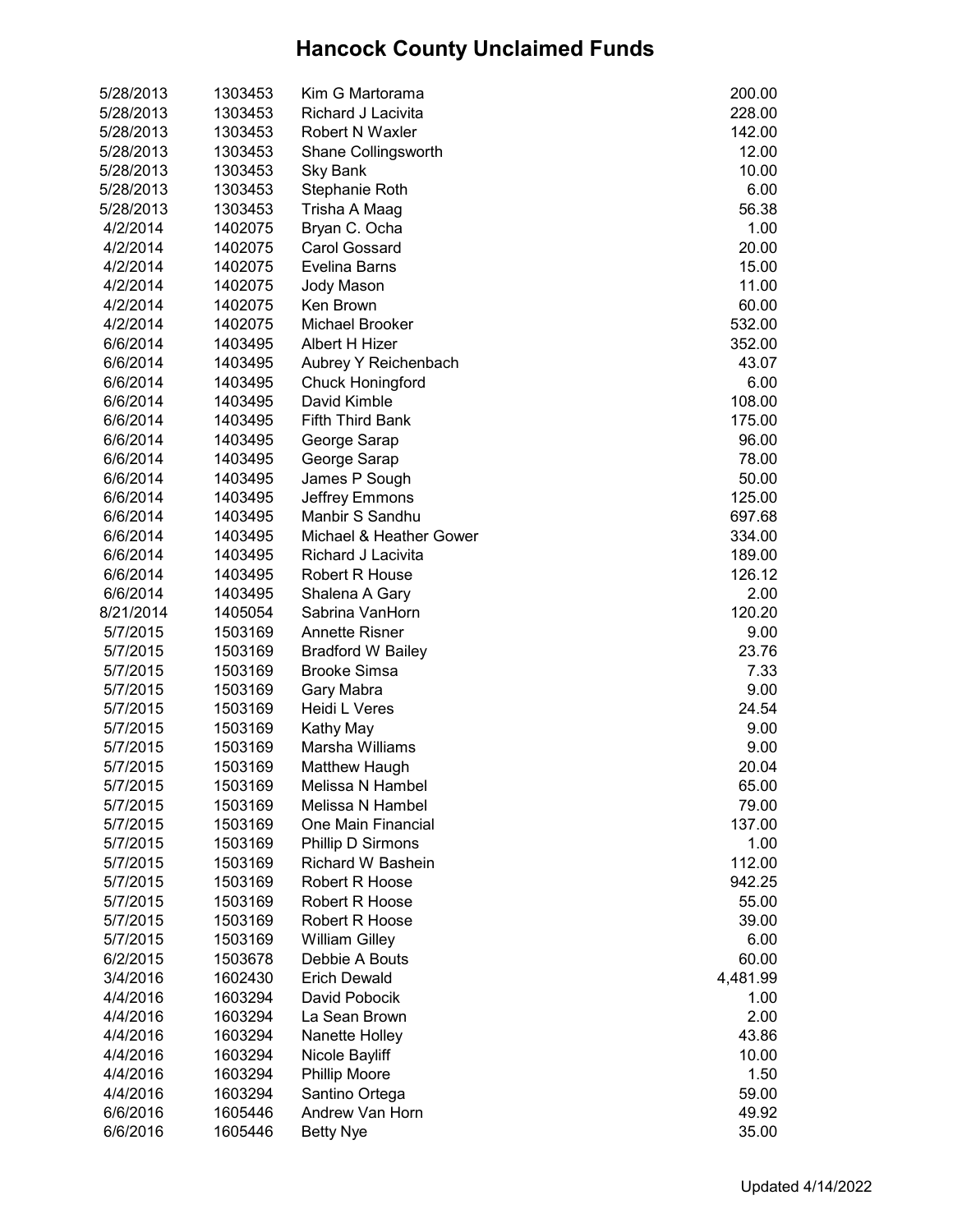| 6/6/2016   | 1605446 | <b>Betty Nye</b>           | 89.52    |
|------------|---------|----------------------------|----------|
| 6/6/2016   | 1605446 | <b>Brian E Rice</b>        | 83.00    |
| 6/6/2016   | 1605446 | <b>Caretech Solutions</b>  | 220.00   |
| 6/6/2016   | 1605446 | <b>Caretech Solutions</b>  | 260.00   |
| 6/6/2016   | 1605446 | <b>Caretech Solutions</b>  | 260.00   |
| 6/6/2016   | 1605446 | <b>Caretech Solutions</b>  | 330.00   |
| 6/6/2016   | 1605446 | <b>Caretech Solutions</b>  | 120.98   |
| 6/6/2016   | 1605446 | Central Marathon           | 2.32     |
| 6/6/2016   | 1605446 | Christine Honeyman         | 8.60     |
| 6/6/2016   | 1605446 | David A Head               | 72.01    |
| 6/6/2016   | 1605446 | Jessica Flickinger         | 15.00    |
| 6/6/2016   | 1605446 | <b>Kevin Cornwell</b>      | 241.00   |
| 6/6/2016   | 1605446 | Kevin M Cornwell           | 60.00    |
| 6/6/2016   | 1605446 | <b>Kevin M Cornwell</b>    | 718.00   |
| 6/6/2016   | 1605446 | Krista A Mroczkowski       | 68.45    |
| 6/6/2016   | 1605446 | Lee Houck                  | 7.60     |
| 6/6/2016   | 1605446 | Livier Velasquez           | 10.00    |
| 6/6/2016   | 1605446 | <b>Mildred Lavdick</b>     | 11.00    |
| 6/6/2016   | 1605446 | Osei Tutu Owosu            | 76.64    |
| 6/6/2016   | 1605446 | <b>Robert B Sutherland</b> | 200.00   |
| 6/6/2016   | 1605446 | <b>Robert Combs</b>        | 26.09    |
| 6/6/2016   | 1605446 | Robert L Koury             | 7.00     |
| 6/6/2016   | 1605446 | Robert Searfoss III        | 50.00    |
| 6/6/2016   | 1605446 | Ryan E Bonina              | 55.56    |
| 6/6/2016   | 1605446 | Sgt. William M Gilley      | 6.00     |
| 6/6/2016   | 1605446 | Zanesville Fire Dept       | 550.00   |
| 9/13/2016  | 1608475 | Kevin & Fred Myers         | 63.64    |
| 11/9/2016  | 1610316 | Various Inmates Sher dept  | 2,994.96 |
| 12/22/2016 | 1611572 | Laura Regina Hossler       | 100.00   |
| 4/6/2017   | 1703815 | Amelya K Breitigam         | 43.00    |
| 4/6/2017   | 1703815 | Anthony A Agosta           | 57.00    |
| 4/6/2017   | 1703815 | <b>Betty Nye</b>           | 293.55   |
| 4/6/2017   | 1703815 | <b>Bobby Endicott</b>      | 92.00    |
| 4/6/2017   | 1703815 | Eric C North               | 200.00   |
| 4/6/2017   | 1703815 | Eric C North               | 200.00   |
| 4/6/2017   | 1703815 | J Scott Bowman             | 151.00   |
| 4/6/2017   | 1703815 | Jessica Flickinger         | 111.50   |
| 4/6/2017   | 1703815 | Kelton K Smith             | 100.00   |
| 4/6/2017   | 1703815 | Matthew J Hickle           | 20.00    |
| 4/6/2017   | 1703815 | <b>Matthew Swann</b>       | 61.52    |
| 4/6/2017   | 1703815 | Meijer Inc                 | 200.00   |
| 4/6/2017   | 1703815 | Monnie Hardin              | 4.73     |
| 4/6/2017   | 1703815 | Mrs Cribley                | 12.00    |
| 4/6/2017   | 1703815 | Pater L Mehler             | 27.12    |
| 4/6/2017   | 1703815 | Sakkara N Davis            | 7.00     |
| 4/6/2017   | 1703815 | Thomas A Sobecki           | 58.00    |
| 4/6/2017   | 1703815 | <b>Timothy Gibson</b>      | 130.96   |
| 4/6/2017   | 1703815 | <b>Tracy Marie Tipple</b>  | 61.25    |
| 4/28/2017  | 1704500 | Brianna Jennings           | 29.00    |
| 4/28/2017  | 1704500 | Brianna Jennings           | 1.00     |
| 4/28/2017  | 1704616 | Daria Rae Preston          | 29.90    |
| 4/28/2017  | 1704500 | Desiree Deluca             | 36.00    |
| 4/28/2017  | 1704500 | Jeremy Kleinmark           | 21.00    |
| 4/28/2017  | 1704500 | Joe Corron                 | 16.00    |
| 4/28/2017  | 1704500 | Joe Corron                 | 50.00    |
|            |         |                            |          |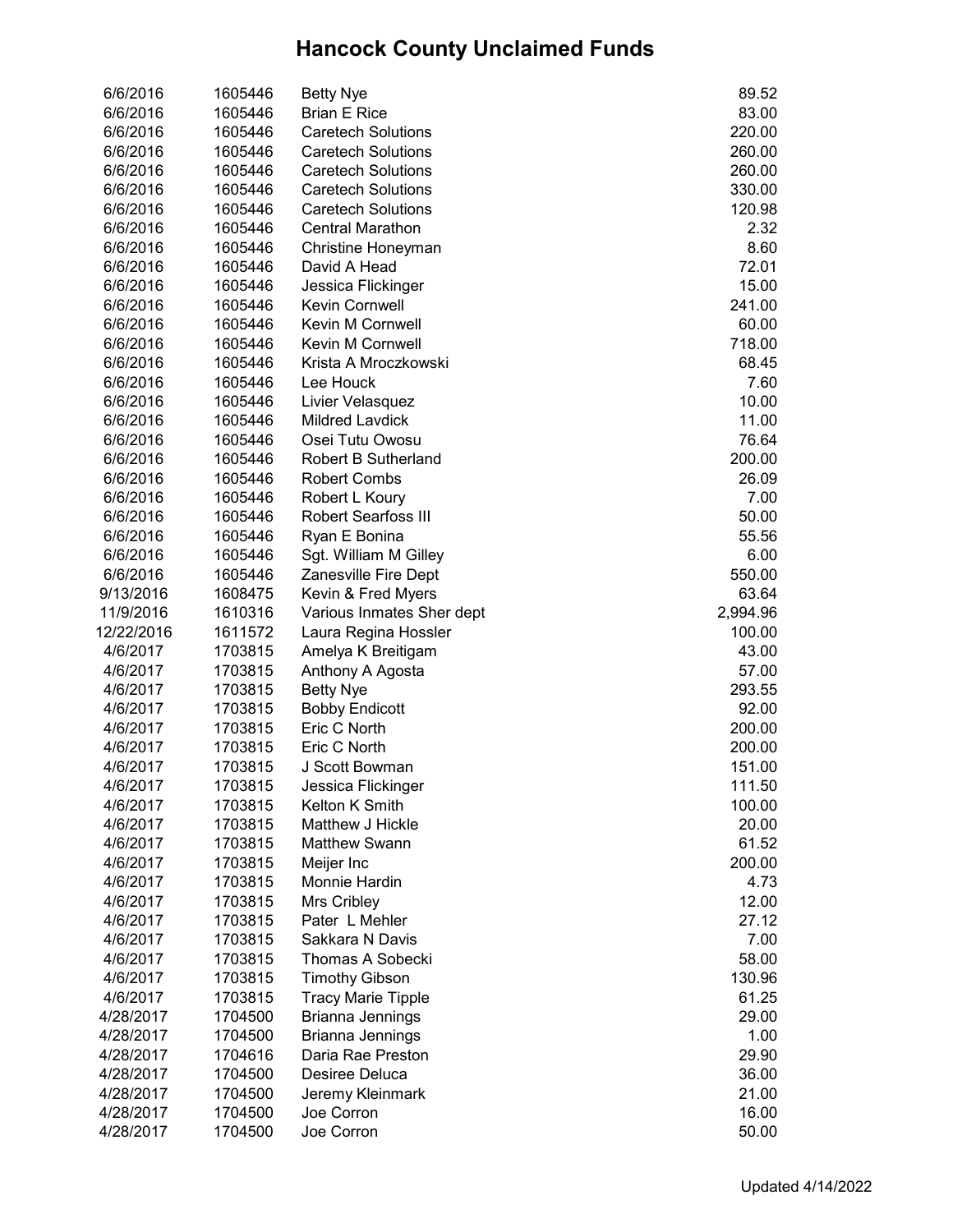| 4/28/2017  | 1704500 | Nicole C. Bayliff          | 15.00     |
|------------|---------|----------------------------|-----------|
| 4/28/2017  | 1704500 | Paul Dolce                 | 21.52     |
| 4/28/2017  | 1704500 | Paul Rolsten               | 9.00      |
| 9/8/2017   | 1709803 | Lauren Salazar             | 23,367.85 |
| 10/26/2017 | 1711474 | Carol J Kaufman            | 125.58    |
| 10/26/2017 | 1711473 | David L Porter             | 35.02     |
| 4/5/2018   | 1803956 | <b>Arthur Tennant</b>      | 174.67    |
| 4/5/2018   | 1803957 | <b>Bradley Blandin</b>     | 6.00      |
| 4/5/2018   | 1803956 | <b>Brittany Bushong</b>    | 26.26     |
| 4/5/2018   | 1803956 | David P Barnd              | 46.00     |
| 4/5/2018   | 1803956 | Joe Corron                 | 428.66    |
| 4/5/2018   | 1803957 | <b>Kara S Blevins</b>      | 16.00     |
| 4/5/2018   | 1803956 | Keisha Holtsberry          | 5.00      |
| 4/5/2018   | 1803957 | Leah Cole                  | 22.00     |
| 4/5/2018   | 1803956 | Leah Cole                  | 16.26     |
| 4/5/2018   | 1803956 | <b>Roderick Stallings</b>  | 44.86     |
| 4/5/2018   | 1803956 | <b>Sandy Butler</b>        | 31.00     |
| 4/5/2018   | 1803956 | Santino Ortega             | 19.00     |
| 4/5/2018   | 1803956 | Shayna Wirt                | 50.00     |
| 4/5/2018   | 1803956 | <b>Stacy R Nungester</b>   | 1.00      |
| 4/6/2018   | 1803956 | Keisha Holtsberry          | 20.00     |
| 4/7/2018   | 1803956 | Keisha Holtsberry          | 20.00     |
| 4/8/2018   | 1803956 | Keisha Holtsberry          | 10.00     |
| 5/30/2018  | 1806081 | <b>Autumn Rowe</b>         | 83.00     |
| 5/30/2018  | 1806081 | Daniel F Maynard           | 17.82     |
| 5/30/2018  | 1806081 | David C Olmstead           | 6.30      |
| 5/30/2018  | 1806081 | Dennis R Simpson Jr.       | 37.06     |
| 5/30/2018  | 1806081 | Donald Davis Jr            | 102.00    |
| 5/30/2018  | 1806081 | Ford Motor Land Devel      | 688.00    |
| 5/30/2018  | 1806081 | J Bruce Brimley            | 86.01     |
| 5/30/2018  | 1806081 | Lee Hamond                 | 6.00      |
| 5/30/2018  | 1806081 | <b>Matthew Williams</b>    | 4.18      |
| 5/30/2018  | 1806081 | <b>Nicole Stevens</b>      | 97.00     |
| 5/30/2018  | 1806081 | Rodney J Holladay          | 43.16     |
| 5/30/2018  | 1806081 | Sabrina Moser              | 6.00      |
| 5/30/2018  | 1806081 | Sarah M Gillespie          | 12.56     |
| 9/11/2018  | 1804604 | Various Inmates Sher dept  | 1,575.85  |
| 4/12/2019  | 1904645 | Amy Clum Holbrook          | 5.00      |
| 4/12/2019  | 1904637 | Cheryl Ward                | 15.52     |
| 4/12/2019  | 1904637 | Christina L Boone          | 120.00    |
| 4/12/2019  | 1904637 | Christopher R Torongeau    | 7.00      |
| 4/13/2019  | 1904637 | Pamela Crouch              | 2.50      |
|            |         | Shelia D'Nan Combs         | 1,926.69  |
| 4/14/2019  | 1904637 |                            |           |
| 4/15/2019  | 1904637 | <b>Matthew Hartley</b>     | 24.26     |
| 4/16/2019  | 1904637 | <b>Marshall Finelli</b>    | 41.00     |
| 4/17/2019  | 1904637 | Stacy L Richmond           | 6.00      |
| 4/23/2019  | 1905516 | <b>Bernie A Mcallister</b> | 2.00      |
| 4/23/2019  | 1905516 | <b>Carmike Cinemas</b>     | 332.00    |
| 4/23/2019  | 1905516 | <b>Christopher Higgins</b> | 30.00     |
| 4/23/2019  | 1905516 | <b>Elisabeth Emery</b>     | 86.93     |
| 4/23/2019  | 1905516 | Eric Kyser                 | 93.00     |
| 4/23/2019  | 1905516 | <b>Heirs Wise</b>          | 300.00    |
| 4/23/2019  | 1905516 | Jamie Fall                 | 6.00      |
| 4/23/2019  | 1905516 | Jordan Brashears           | 51.05     |
| 4/23/2019  | 1905516 | Mary Crist                 | 6.00      |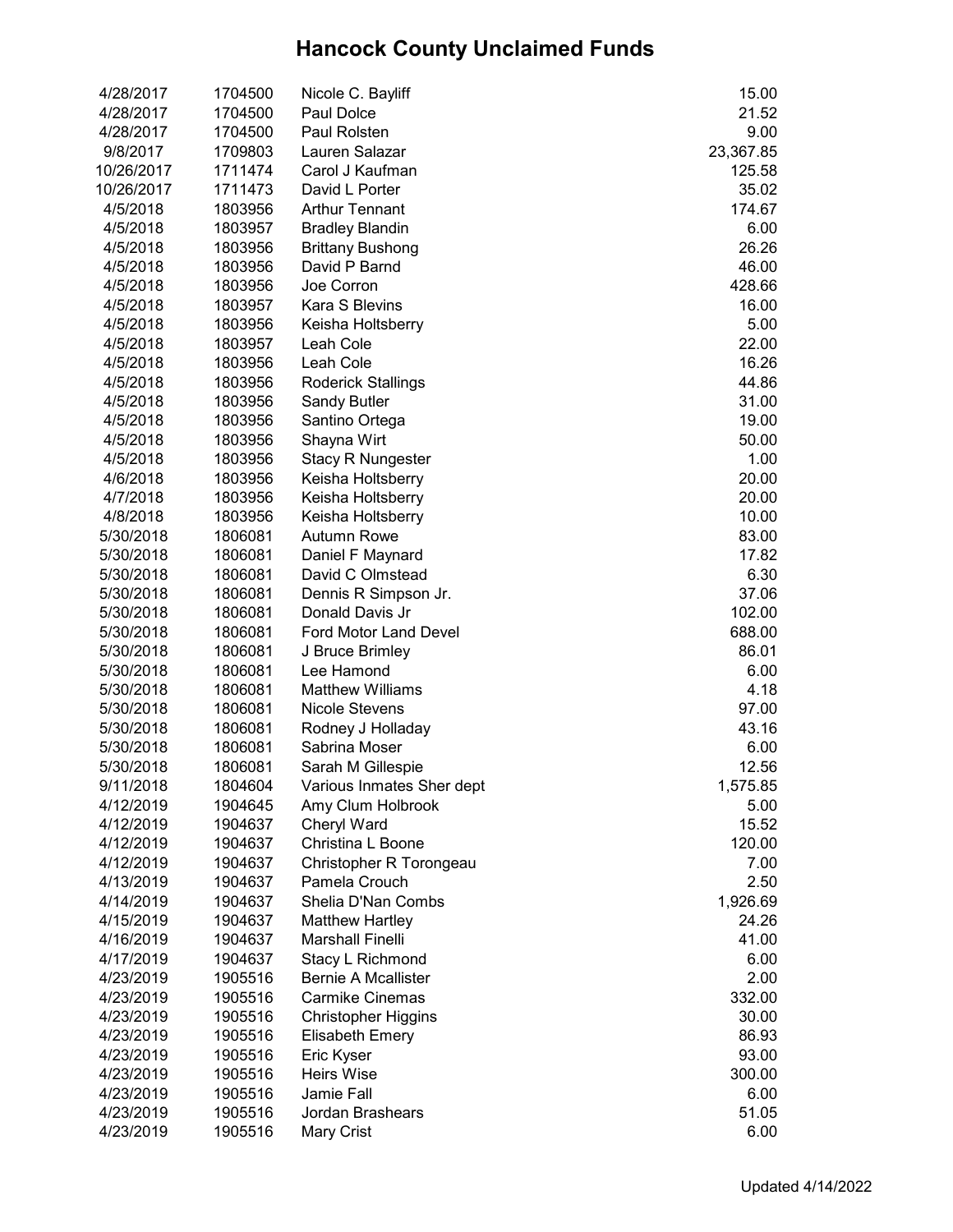| 4/23/2019 | 1905516 | Michael B Kelley                    | 45.16    |
|-----------|---------|-------------------------------------|----------|
| 4/23/2019 | 1905516 | Mikakyla Brashears                  | 51.06    |
| 4/23/2019 | 1905516 | Paul T Belazis                      | 181.11   |
| 4/23/2019 | 1905516 | Peggy Mcclellan                     | 6.00     |
| 4/23/2019 | 1905516 | Rita Gibson                         | 36.00    |
| 4/23/2019 | 1905516 | Sharon Zirger                       | 6.00     |
| 4/23/2019 | 1905516 | Tabitha Whaley                      | 6.00     |
| 4/23/2019 | 1905516 | <b>Thomas Sovacool</b>              | 571.43   |
| 4/9/2020  | 2003857 | Ashley Baldridge                    | 5.00     |
| 4/9/2020  | 2003857 | David Zehnder                       | 24.00    |
| 4/9/2020  | 2003857 | <b>Rachel Prowant</b>               | 23.00    |
| 4/9/2020  | 2003857 | Reuben Taylor Jr.                   | 14.26    |
| 4/9/2020  | 2003857 | Roger Campbell                      | 62.77    |
| 4/9/2020  | 2003857 | Shelly Johnson                      | 100.00   |
| 4/13/2020 | 2003866 | <b>Juan Palacios</b>                | 5,000.00 |
| 4/14/2020 | 2003968 | <b>Mark Dailey</b>                  | 96.62    |
| 5/22/2020 | 2004995 | <b>KIRK L SUMMERSETT</b>            | 3.00     |
| 5/22/2020 | 2004995 | <b>CARMIKE CINEMAS</b>              | 965.04   |
| 5/22/2020 | 2004995 | <b>GERALD HENDERSON</b>             | 12.00    |
| 5/22/2020 | 2004995 | <b>NEW LIFE FITNESS CENTER</b>      | 100.00   |
| 5/22/2020 | 2004995 | <b>DIANNE J SILVERS</b>             | 30.00    |
| 5/22/2020 |         |                                     | 138.30   |
|           | 2004995 | <b>NICHOLAS BROWN</b>               | 57.10    |
| 5/22/2020 | 2004995 | <b>KEVIN GONYER</b>                 | 157.25   |
| 5/22/2020 | 2004995 | NICHOLAS BROWN                      | 68.50    |
| 5/22/2020 | 2004995 | <b>EMILY KENTRIS COLEMAN</b>        |          |
| 5/22/2020 | 2004995 | <b>JODI FISHER</b>                  | 6.00     |
| 5/22/2020 | 2004995 | <b>STACY ALEXANDER</b>              | 16.80    |
| 5/22/2020 | 2004995 | <b>J STANLEY NEEDLES</b>            | 42.00    |
| 5/22/2020 | 2004995 | <b>LARRY E BLAIR</b>                | 1,280.42 |
| 5/22/2020 | 2004995 | <b>DOUGLAS M WALTER</b>             | 88.50    |
| 5/22/2020 | 2004995 | JOHN J HUNTER, JR                   | 190.75   |
| 5/22/2020 | 2004995 | <b>DAMON DALT</b>                   | 143.50   |
| 5/22/2020 | 2004995 | <b>DAVID BUCHER</b>                 | 50.00    |
| 5/22/2020 | 2004995 | <b>ALLEN L WELCH</b>                | 14.25    |
| 5/22/2020 | 2004995 | <b>KARL SNYDER</b>                  | 15.00    |
| 5/28/2020 | 2005117 | 730 SOUTH LLC                       | 18.00    |
| 5/28/2020 | 2005117 | ASHLAND OIL & REFINING CO           | 108.00   |
| 5/28/2020 | 2005117 | AUGUSTINE WILLIAM A & EVELYN R      | 18.00    |
| 5/28/2020 | 2005117 | <b>AVERSCH DOUGLAS &amp; DENISE</b> | 18.00    |
| 5/28/2020 | 2005117 | BADERTSCHER MATIHEW & RICHARDS KATH | 18.00    |
| 5/28/2020 | 2005117 | BECK JANE M & BECK JULIE A          | 18.00    |
| 5/28/2020 | 2005117 | <b>BLANCO MELITON L &amp; ANNIE</b> | 18.00    |
| 5/28/2020 | 2005117 | <b>BODEN SARA 5</b>                 | 18.00    |
| 5/28/2020 | 2005117 | BOEHM ZAC B & STULL LINDSAY         | 18.00    |
| 5/28/2020 | 2005117 | <b>BOWER JOANN</b>                  | 18.00    |
| 5/28/2020 | 2005117 | <b>BREWSTER KALA R</b>              | 18.00    |
| 5/28/2020 | 2005117 | BRIM MURLIN EUGENE & JANICE ANN     | 18.00    |
| 5/28/2020 | 2005117 | BROOKER DENNIS K BROOKER DENISE MR  | 18.00    |
| 5/28/2020 | 2005117 | CHILD LYNN R & CRATES KATHLEEN C RE | 18.00    |
| 5/28/2020 | 2005117 | <b>CLEVE COMPANY</b>                | 36.00    |
| 5/28/2020 | 2005117 | <b>COLE DEREK L &amp; Jill A</b>    | 18.00    |
| 5/28/2020 | 2005117 | COLE FD PORTFOLIO X LLC             | 18.00    |
| 5/28/2020 | 2005117 | COMBEST CRAIG A & D'AUN DEE         | 18.00    |
| 5/28/2020 | 2005117 | COMMUNITY BIBLE CHURCH INC          | 18.00    |
| 5/28/2020 | 2005117 | <b>COOK LESLIE B</b>                | 18.00    |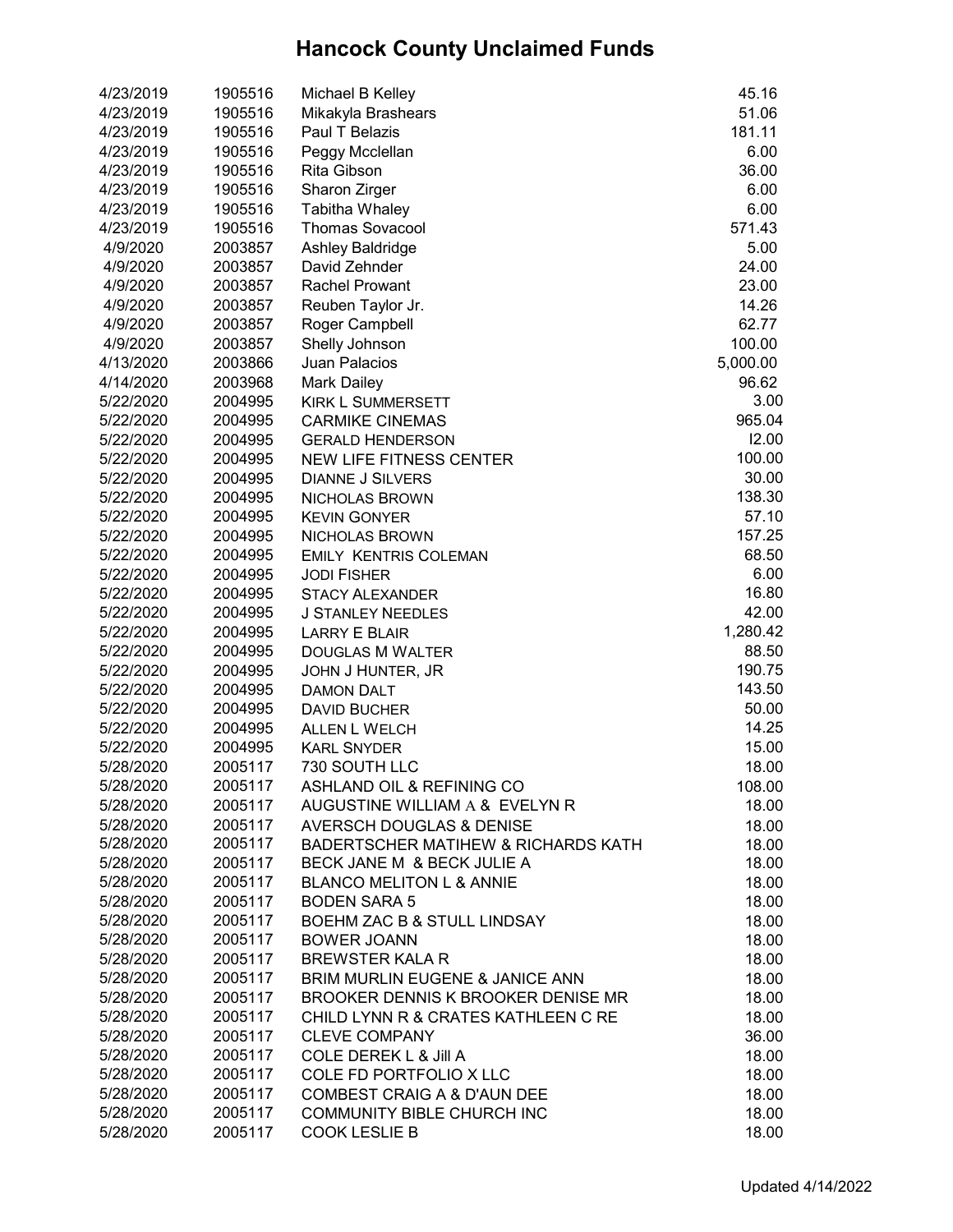| 5/28/2020              | 2005117            | <b>COURTNEY BETIY J</b>              | 18.00 |
|------------------------|--------------------|--------------------------------------|-------|
| 5/28/2020              | 2005117            | COURTNEY ROBERT A JR & BETHANNE      | 18.00 |
| 5/28/2020              | 2005117            | DAJCZAK STANISLAW P & SHELLEY M      | 18.00 |
| 5/28/2020              | 2005117            | DANIEL CAROL I TRUST                 | 36.00 |
| 5/28/2020              | 2005117            | DAVIS BRADON D                       | 18.00 |
| 5/28/2020              | 2005117            | DEPUY CHRIS R & AMY J                | 18.00 |
| 5/28/2020              | 2005117            | <b>DUKES KATHY</b>                   | 18.00 |
| 5/28/2020              | 2005117            | <b>ENRIGHT THOMAS M &amp; CHERYL</b> | 18.00 |
| 5/28/2020              | 2005117            | FAISANT PAUL J & JENNIFER N          | 18.00 |
| 5/28/2020              | 2005117            | FIFTH THIRD MORTGAGE COMPANY         | 36.00 |
| 5/28/2020              | 2005117            | FINDLAY MAUSOLEUM ASSOCIATION        | 18.00 |
| 5/28/2020              | 2005117            | <b>FLETCHER JAMES A</b>              | 18.00 |
| 5/28/2020              | 2005117            | FLETCHER JAMES R & KODI L            | 18.00 |
| 5/28/2020              | 2005117            | <b>FLORES JOSE &amp; MARGARITA</b>   | 18.00 |
| 5/28/2020              | 2005117            | FLUGGA CHARLES R & HELEN J           | 14.00 |
| 5/28/2020              | 2005117            | FLUGGA FLOYD T & SHARON K            | 18.00 |
| 5/28/2020              | 2005117            | FULK MICHAEL & DIANA TRUST/FULK DIA  | 18.00 |
| 5/28/2020              | 2005117            | <b>GASIOR ADAM P</b>                 | 18.00 |
| 5/28/2020              | 2005117            | <b>GOSSARD KENNETH R</b>             | 36.00 |
| 5/28/2020              | 2005117            | <b>GRIFFITH CAROLYN J</b>            | 18.00 |
| 5/28/2020              | 2005117            | <b>HARDEN MONNIE N</b>               | 36.00 |
| 5/28/2020              | 2005117            | HARDEN MONNIE N & MONNIE K           | 18.00 |
| 5/28/2020              | 2005117            | <b>HAUENSTEIN LORI L</b>             | 18.00 |
| 5/28/2020              | 2005117            | <b>HENRY MARY</b>                    | 18.00 |
| 5/28/2020              | 2005117            | <b>HO DONNA TRANG</b>                | 18.00 |
| 5/28/2020              | 2005117            | HO PETER T                           | 18.00 |
| 5/28/2020              | 2005117            | <b>HO PETER TRUNG</b>                | 18.00 |
| 5/28/2020              | 2005117            | <b>HOLLIS JUNE</b>                   | 18.00 |
| 5/28/2020              | 2005117            | HUNTERS GROUP LLC                    | 36.00 |
| 5/28/2020              | 2005117            | IMO US OHIO LLC                      | 18.00 |
| 5/28/2020              | 2005117            | <b>ITO YASUSHI</b>                   | 18.00 |
| 5/28/2020              | 2005117            | <b>J-LUPAT LLC</b>                   | 18.00 |
| 5/28/2020              | 2005117            | <b>JENKINS LEANNE</b>                | 18.00 |
| 5/28/2020              | 2005117            | <b>KENNEY ANTHONY R &amp; JEAN A</b> | 18.00 |
| 5/28/2020              | 2005117            | KILPATRICK JOHN F & SUZANNE CTRS     | 18.00 |
| 5/28/2020              | 2005117            | KOHL KEVIN E                         | 18.00 |
| 5/28/2020              | 2005117            | KUENZLI PAMELA K ETAL                | 18.00 |
| 5/28/2020              | 2005117            | KYLE D AMSPAUGH DOS MS LLC           | 36.00 |
| 5/28/2020              | 2005117            | <b>LARBUS ROBERT G</b>               | 36.00 |
| 5/28/2020              | 2005117            | LARBUS ROBERT G & JUANITA            | 18.00 |
| 5/28/2020              | 2005117            | LCN BLM ATHENS (MULTI) LLC           | 18.00 |
| 5/28/2020              | 2005117            | LONG RICHARD A LONG DENNIS R LONG R  | 18.00 |
| 5/28/2020              | 2005117            | <b>LONSWAY STEVEN P &amp; LISA L</b> | 18.00 |
| 5/28/2020              | 2005117            | MILLER ROBERT & JANE ANN             | 36.00 |
| 5/28/2020              | 2005117            | <b>MJ WAGNER PROPERTIES LTD</b>      | 18.00 |
| 5/28/2020              | 2005117            | MOORHEAD ADAM C & MOORHEAD J RYAN    | 18.00 |
| 5/28/2020              |                    | MOORHEAD REBECCA & ADAM C & J RYAN   |       |
|                        | 2005117<br>2005117 |                                      | 18.00 |
| 5/28/2020              |                    | <b>MOREHEAD GAYE</b>                 | 18.00 |
| 5/28/2020              | 2005117            | NUNLEY LARRY & KEPLING DEBRA J       | 18.00 |
| 5/28/2020              | 2005117            | <b>OTTO ROSELLA MARIAN</b>           | 18.00 |
| 5/28/2020              | 2005117            | PAPHANCHITH VIEN & CHANKEO ETAL      | 36.00 |
| 5/28/2020<br>5/28/2020 | 2005117            | PARK HYE K & YOUNG K                 | 18.00 |
|                        | 2005117            | PERFORMANCE CONSTRUCTION INC         | 36.00 |
| 5/28/2020              | 2005117            | PETERSON RICHARD R TRUST             | 18.00 |
| 5/28/2020              | 2005117            | POEPPELMAN JOSEPH                    | 18.00 |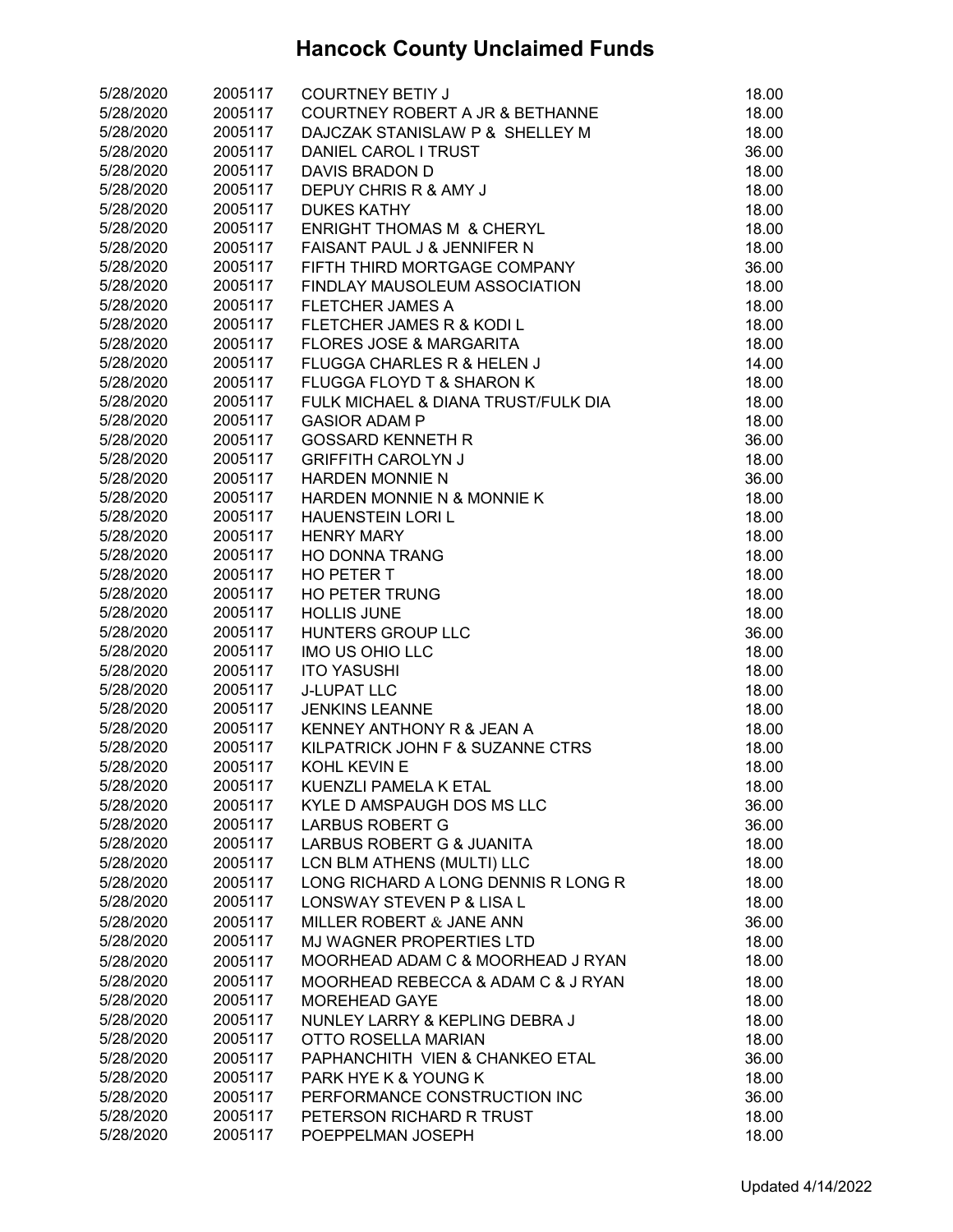| 5/28/2020 | 2005117 | POVENMIRE JANET F                     | 18.00    |
|-----------|---------|---------------------------------------|----------|
| 5/28/2020 | 2005117 | <b>RAMM CARL H III</b>                | 18.00    |
| 5/28/2020 | 2005117 | <b>REINHART NICKOLAS L</b>            | 18.00    |
| 5/28/2020 | 2005117 | <b>REUTHER CINDY S</b>                | 18.00    |
| 5/28/2020 | 2005117 | RIGEL DEVELOPMENT                     | 18.00    |
| 5/28/2020 | 2005117 | ROBERTSON OFFICE COMPANY              | 18.00    |
| 5/28/2020 | 2005117 | ROGERS LEASING OF FINDLAY OHIO LTD    | 18.00    |
| 5/28/2020 | 2005117 | ROSSMAN MARK K & PAULA M              | 18.00    |
| 5/28/2020 | 2005117 | SCHIMMOELLER JASON J & KIMBERLY D     | 36.00    |
| 5/28/2020 | 2005117 | SCHROEDER BRENT M & KRISTEN L         | 18.00    |
| 5/28/2020 | 2005117 | <b>SCHROEDER NEAL D</b>               | 108.00   |
| 5/28/2020 | 2005117 | SHELDON DEAN D                        | 18.00    |
| 5/28/2020 | 2005117 | SIMPSON SCOTT R & CAITLIN             | 18.00    |
| 5/28/2020 | 2005117 | SMITH MARTHA L LE & NUHFER DEBORAH    | 18.00    |
| 5/28/2020 | 2005117 | STOCKS MARK D & LORIK                 | 18.00    |
| 5/28/2020 | 2005117 | STOLTENBERG REAH T ETAL               | 18.00    |
| 5/28/2020 | 2005117 | SUZUKI KOHEI & HIROKO                 | 18.00    |
| 5/28/2020 | 2005117 | SWYGART FLOYD M & MARY M              | 18.00    |
| 5/28/2020 | 2005117 | <b>THOMPSON-DICKE KERRIS</b>          | 36.00    |
| 5/28/2020 | 2005117 | <b>TRAX ENTERPRISES INC</b>           | 18.00    |
| 5/28/2020 | 2005117 | VAN AITA DONALD W LE                  | 18.00    |
| 5/28/2020 | 2005117 | WAGNER MAITHEW J                      | 18.00    |
| 5/28/2020 | 2005117 | WEITZ-BELL KELLIE J                   | 18.00    |
| 5/28/2020 | 2005117 | WILLIAMS VIOLET/MEINARDI scan A &     | 18.00    |
| 5/28/2020 | 2005117 | WOHL ROBERT J & GRACE                 | 18.00    |
| 5/28/2020 | 2005117 | <b>J WILLIAM &amp; SHARON NEWLOVE</b> | 18.00    |
| 3/9/2021  | 2102132 | <b>BRENT E BELL</b>                   | 246.00   |
| 3/25/2021 | 2102885 | <b>AMY FULLER</b>                     | 200.00   |
| 3/25/2021 | 2102885 | <b>ANDREW STEBBINS</b>                | 200.00   |
| 3/25/2021 | 2102885 | <b>DEBORAH BAYS</b>                   | 30.00    |
| 3/25/2021 | 2102885 | KATINA N JOHNSON                      | 30.00    |
| 3/25/2021 | 2102885 | <b>TERESA M LUDWIG</b>                | 30.00    |
| 3/25/2021 | 2102885 | RICHARD M POLDER MD                   | 870.00   |
| 3/25/2021 | 2102885 | <b>GREGORY L CRUTCHER</b>             | 93.00    |
| 3/25/2021 | 2102885 | <b>BRETT PARISH</b>                   | 102.00   |
| 3/25/2021 | 2102885 | <b>ERIC C NORTH</b>                   | 7,812.67 |
| 3/25/2021 | 2102885 | <b>JENNIFER GARLAND</b>               | 265.00   |
| 3/25/2021 | 2102885 | <b>BADEN FARHAN ALANAZI</b>           | 95.00    |
| 3/25/2021 | 2102885 | JAYTEE WESTMORELAND                   | 45.00    |
| 3/25/2021 | 2102885 | <b>KURT M YOUNG</b>                   | 28.00    |
| 3/25/2021 | 2102885 | <b>AUTUMN ROWE</b>                    | 50.00    |
| 3/25/2021 | 2102885 | PET SMART                             | 335.00   |
| 3/25/2021 | 2102885 | RANDALL M DANA                        | 8.20     |
| 3/25/2021 | 2102885 | <b>MATTHEW T BEAR</b>                 | 66.50    |
| 3/25/2021 | 2102885 | <b>ANTHONY BARONE II</b>              | 97.00    |
| 3/25/2021 | 2102885 | <b>RYAN BROOKS</b>                    | 40.00    |
| 3/25/2021 | 2102885 | <b>KEHLY AUGUST</b>                   | 5.51     |
| 3/25/2021 | 2102885 | <b>ELAINE M TIMBROOK</b>              | 19.50    |
| 3/25/2021 | 2102885 | <b>LEONARD GREENWALD</b>              | 37.25    |
| 3/25/2021 | 2102885 | <b>THOMAS R FUREY</b>                 | 30.75    |
| 3/25/2021 | 2102885 | PAUL E ACCETTOLA                      | 137.25   |
| 3/25/2021 | 2102885 | <b>RUSSELL E RAKSTRAW</b>             | 56.35    |
| 3/25/2021 | 2102885 | <b>CLAIRE'S ACCESSORIES</b>           | 300.00   |
| 3/25/2021 | 2102885 | KIMBERLY R HALL                       | 5.00     |
| 3/25/2021 | 2102885 | SHERRI BEACH                          | 15.00    |